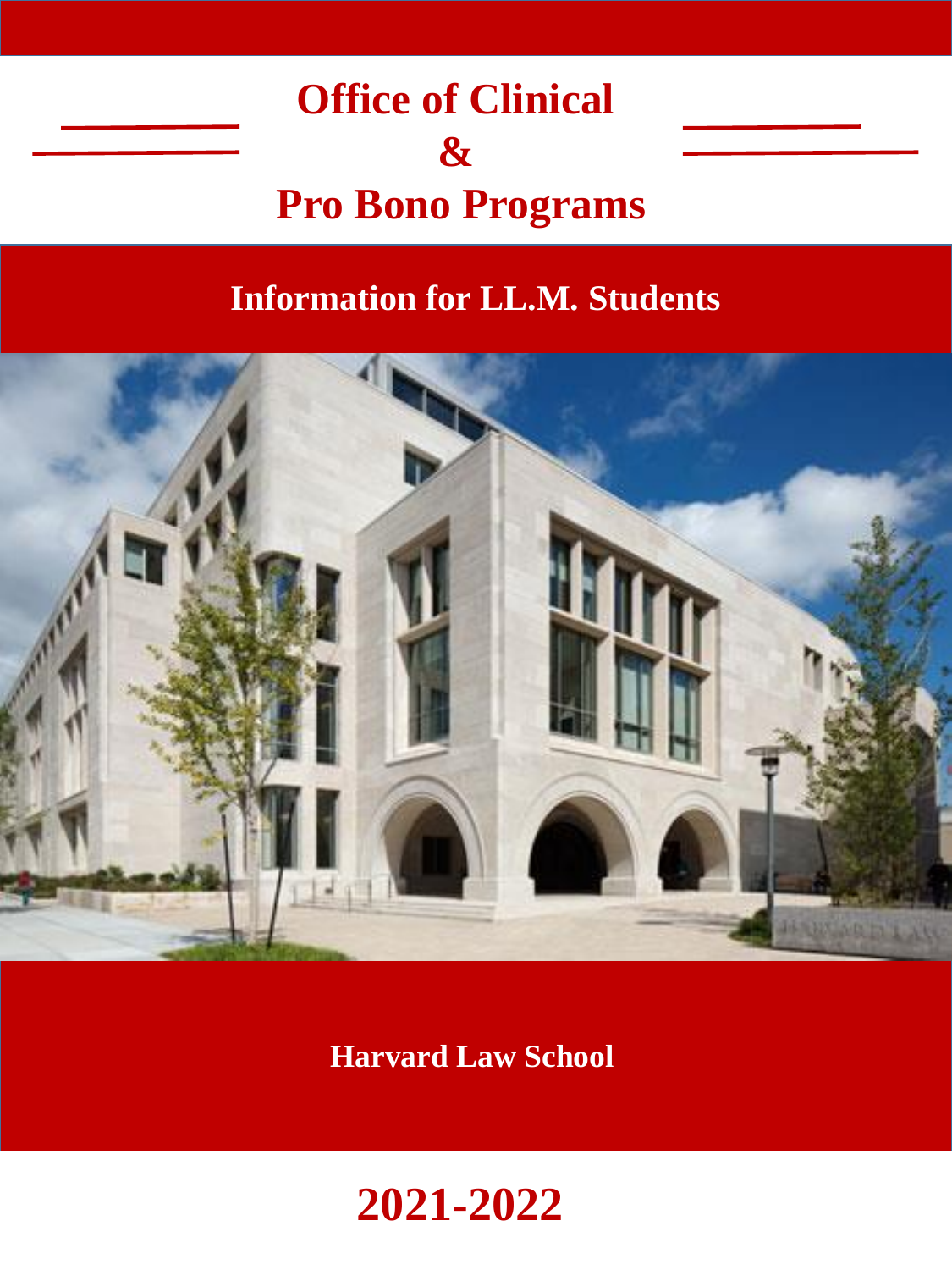# **Welcome incoming LL.M. Class of 2022!**

HLS Clinics and Student Practice Organizations (SPOs) provide top-quality legal services to those in need and provide our students with outstanding opportunities to learn and to serve the community through representing real clients on real matters under the supervision of our clinical faculty. You can learn more about our program by reading the Office of Clinical and Pro Bono Programs [website](https://hls.harvard.edu/dept/clinical/) and [blog.](http://blogs.harvard.edu/clinicalprobono/)

Congratulations on your acceptance to the Graduate Program of Harvard Law School (HLS) from all of us at the Office of Clinical and Pro Bono Programs (OCP)! We look forward to working with you this upcoming academic year.

You will be able to apply to one of our *[Clinics](https://hls.harvard.edu/dept/clinical/clinics/in-house-clinics/)* for academic credit for which you are eligible by submitting an LL.M. Clinical Application. We also encourage you to look out for more information about pro bono [not-for-credit opportunities with the Student Practice](https://hls.harvard.edu/dept/clinical/student-practice-organizations-spos/) Organizations in the fall.

The Office of Clinical and Pro Bono Programs oversees the wide-ranging clinical and pro bono opportunities at HLS. Specifically, OCP provides counseling and support to students interested in clinical and pro bono work, coordinates clinical registration and clinical placements, manages the SPOs and the HLS pro bono program and supports the clinical faculty in their work.

If you have questions about the LL.M. Clinical Application process or the clinical and pro bono program more generally, please feel free to call or email us. Our contact information is below.

Sincerely,

Sheryl Dickey Attorney Advisor, LL.M. Pro Bono Program sdickey@law.harvard.edu 617-495-2216

Maggie Bay Assistant Director, Curriculum Planning and Registration mbay@law.harvard.edu 617-495-5284

2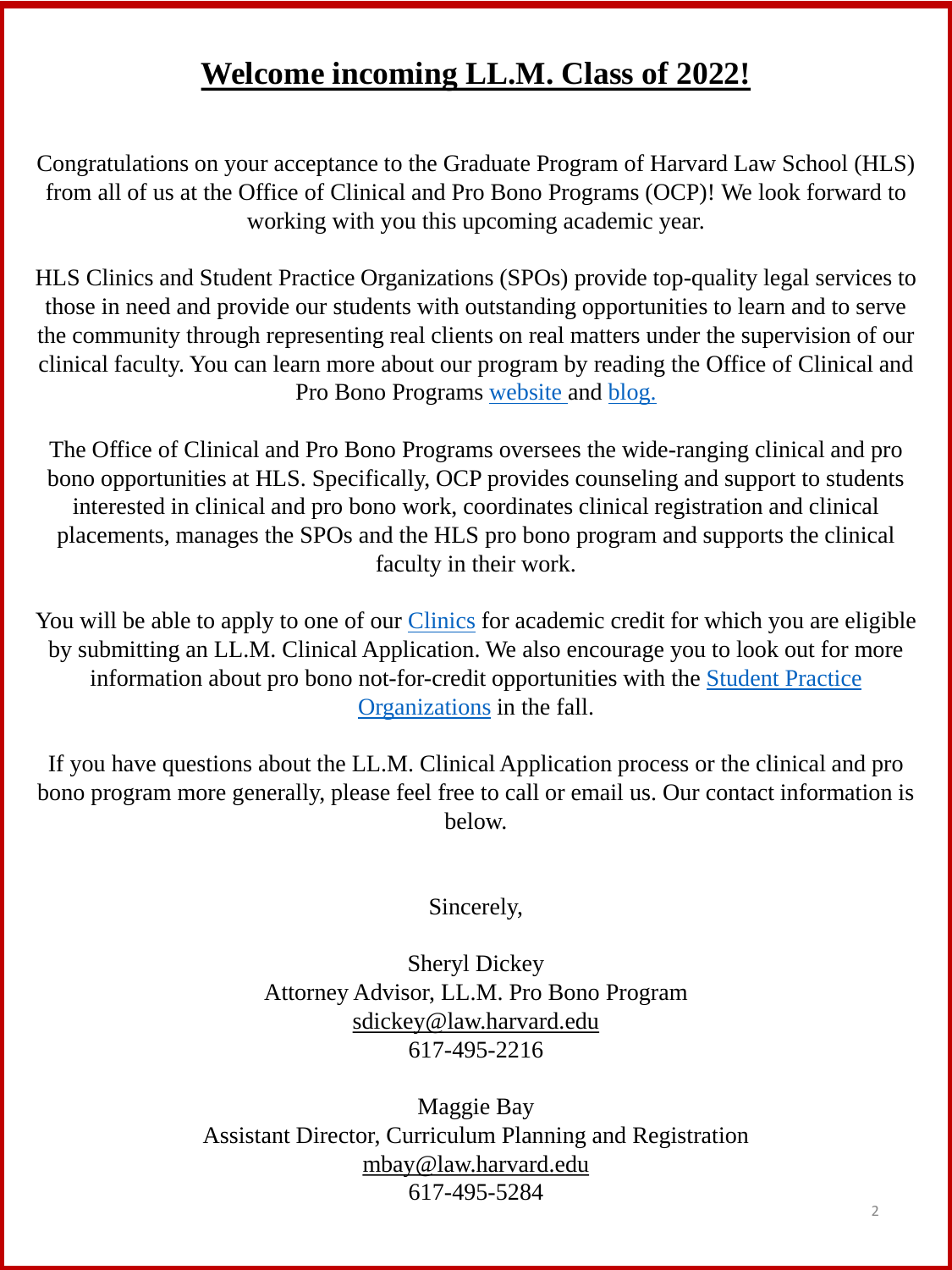| Fall,<br>Spring | 3 clinical credits | 12 hours/week |
|-----------------|--------------------|---------------|
| Fall,<br>Spring | 4 clinical credits | 16 hours/week |
| Fall,<br>Spring | 5 clinical credits | 20 hours/week |

Clinical Credits • Minimum (usually 3)

Classroom Credits • Typically 2 credits

Harvard Law School's approach to clinical legal education has three basic components:

- 1. Clinical work providing direct student responsibility for clients and/or cases in a real practice setting.
- 2. Supervision, mentorship and feedback by experienced practitioners.
- 3. A companion academic course in which the students bring their clinical experience into the classroom while also bringing their classroom training back into their clinical work.

Students receive "clinical credit" for the clinical work and "classroom credit" for the related course component. All credits count towards the credit requirements for the LL.M. degree.

# **Clinical Learning at HLS**

You can learn more about the individual clinics offered at HLS by visiting the link below.

LL.M. students in F-1 student status are eligible to participate in our In-House Clinics: **<https://hls.harvard.edu/dept/clinical/clinics/in-house-clinics/>**

#### *Note on Externship Clinics:*

*International students on F-1 student visas are required to have Curricular Practical Training (CPT) authorization in order to participate in an externship clinic at HLS; LL.M. students are not eligible for CPT.* 

*If you are not on an F-1 student visa and would like to speak with us about your potential eligibility for externship opportunities, please reach out!*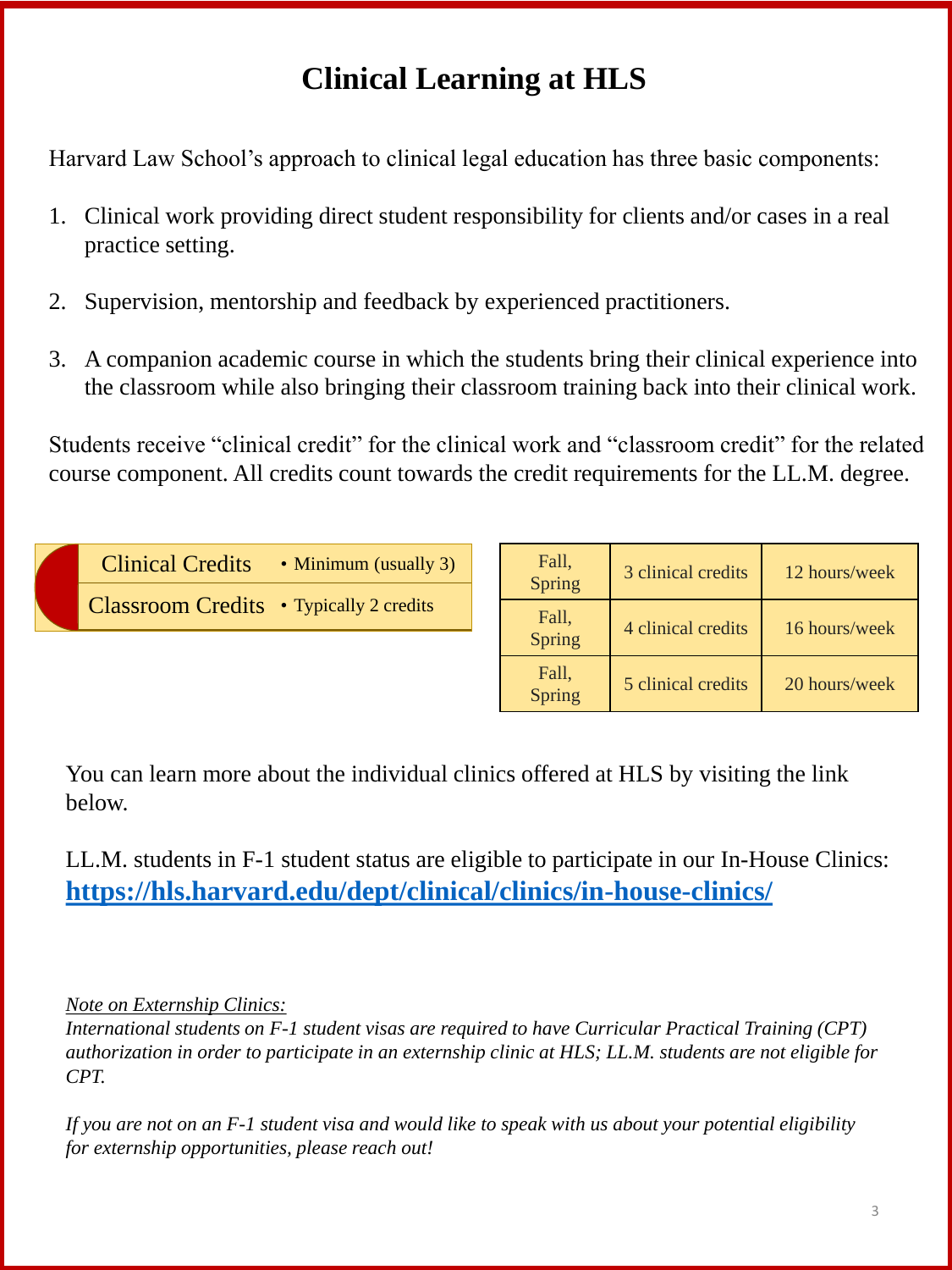# **Clinical Terminology**

#### **What is an In-House clinic?**

In-House clinics are fully functioning law offices at HLS, directed by HLS Clinical Professors and Instructors. Students engage in their clinical work either through the Cambridge campus of HLS or through the WilmerHale Legal Services Center in Jamaica Plain. Students take a related class at the Cambridge campus of HLS.

Yes. Clinics always include hands-on clinical work and a related classroom component. The classroom component provides the academic and substantive law background to the clinical work. Generally, the class must be taken simultaneously with the clinic. To view a list of clinics and the course(s) associated with each clinic, please see the **Course Catalog**.

#### **Do all In-House clinics require both clinical work and a related classroom course?**

# **Should You Apply for a Clinic?**

#### **Does a clinic fit into your overall academic plan?**

Before applying to a clinic, you should think about how a clinic will factor into your schedule, how it fits into your overall academic goals and plan, and how it will factor into your overall degree requirements. Most clinics take up a minimum of 5 credits in a single term!

#### **How much of a time commitment is a clinic?**

Clinics are a serious professional and academic commitment. Most clinic work involves you, the student, representing real clients on actual matters/cases/policies. You must be prepared to

dedicate a significant amount of time and effort to a clinic, and you may enroll in no more than one clinic per semester. Once a student enrolls in a particular clinic, they are assigned a clinical supervisor, and the student and their supervisor create a weekly individual clinical work schedule for the student (that fits with the other courses/extra-circulars the student is engaged in).

4 If you enroll in a clinic, generally you will be agreeing to engage in 12 (3 credits) to 20 (5 credits) hours per week of clinical work, as well as devoting the time necessary to attend (and do the related coursework) for the mandatory course. If you are offered a space in a clinic, you will be registered for one credit per 4 hours/week of clinical work and you will also be registered for the mandatory related classroom course. You can find when the mandatory course(s) is offered and the range of permissible clinical credits for each clinic in the [Course Catalog.](https://hls.harvard.edu/academics/curriculum/catalog/default.aspx?year=2019-2020) Your schedule for your actual clinic work will be developed in consultation with your clinical supervisor once you are in the clinic.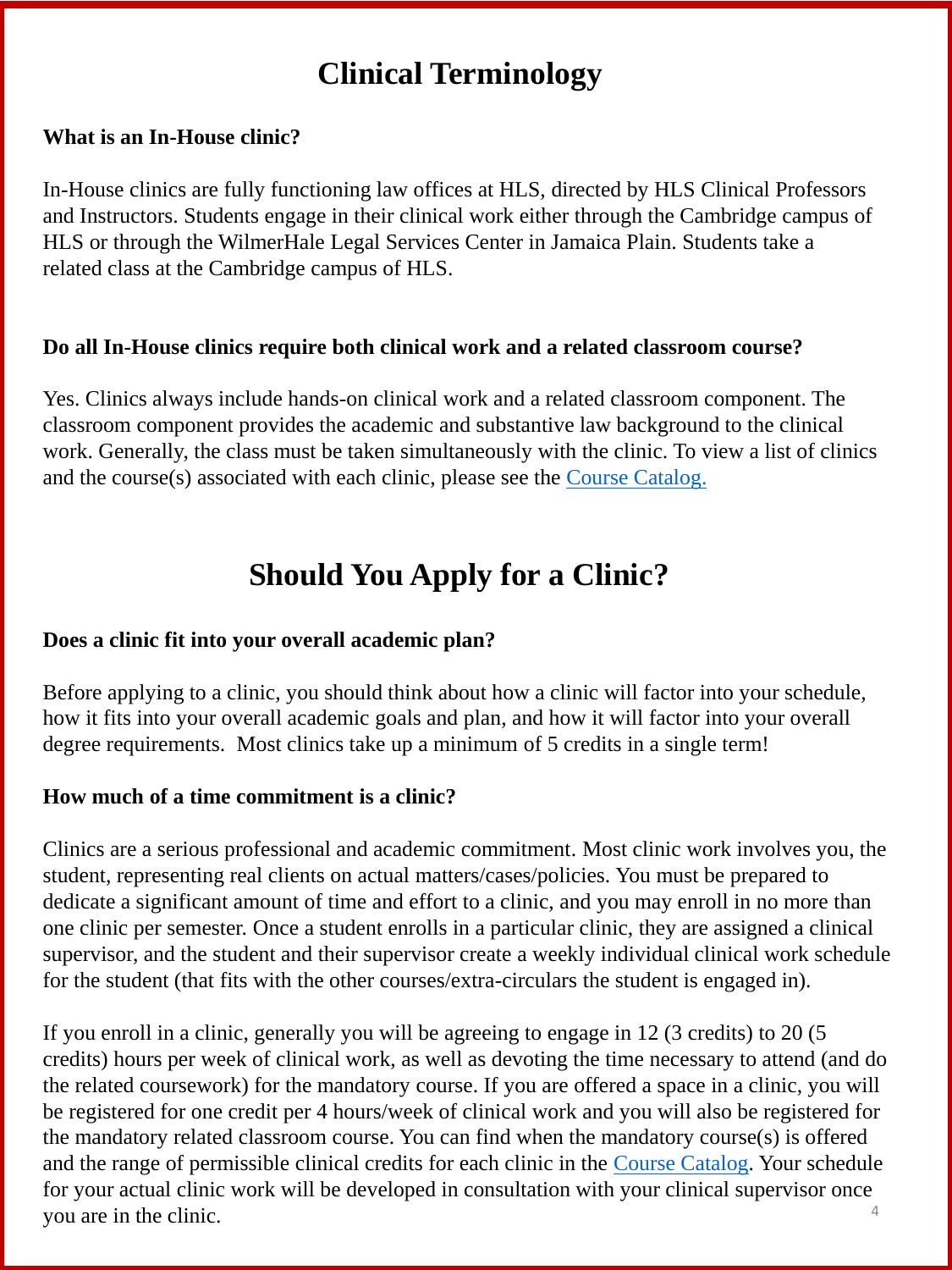# **Should You Apply for a Clinic? (Continued)**

#### **How can I learn more about the clinic experience from the student perspective?**

Students can review evaluations from prior students by logging into [Helios](helios.law.harvard.edu) and searching by clinic in the Public Service Org Search. You can also learn more about the clinics by watching the information sessions and video Q&A's [on our website.](https://hls.harvard.edu/dept/clinical/2021-cross-clinical-panels/)

### **Do you need to have prior academic or professional experience in a particular issue area before applying to a clinic?**

No. Applicants need not have prior legal or academic experience in the issue areas that a clinic works in. Students will receive the necessary training on the relevant substantive issues and skills required to work in a clinic. Students with a new or exploratory interest in a field are welcome to apply. If there are more applicants than spaces available, some preference may be given to students with the strongest relevant experience and/or those students whose academic and career goals have the closest connection to the clinic.

#### **Do clinics meet the requirements for courses that count towards eligibility to sit for the New York Bar Exam?**

If you are a student hoping to establish eligibility to sit for the New York Bar Exam through a qualifying LL.M. degree, please note that under Rule  $520.6(b)(3)(vii)(a)$  $520.6(b)(3)(vii)(a)$ , you may count your credit hours earned in clinical courses and other experiential courses towards the required credits. At HLS, this includes both in-house clinics and externships. Please consult the Graduate Program if you have additional questions related to eligibility.

5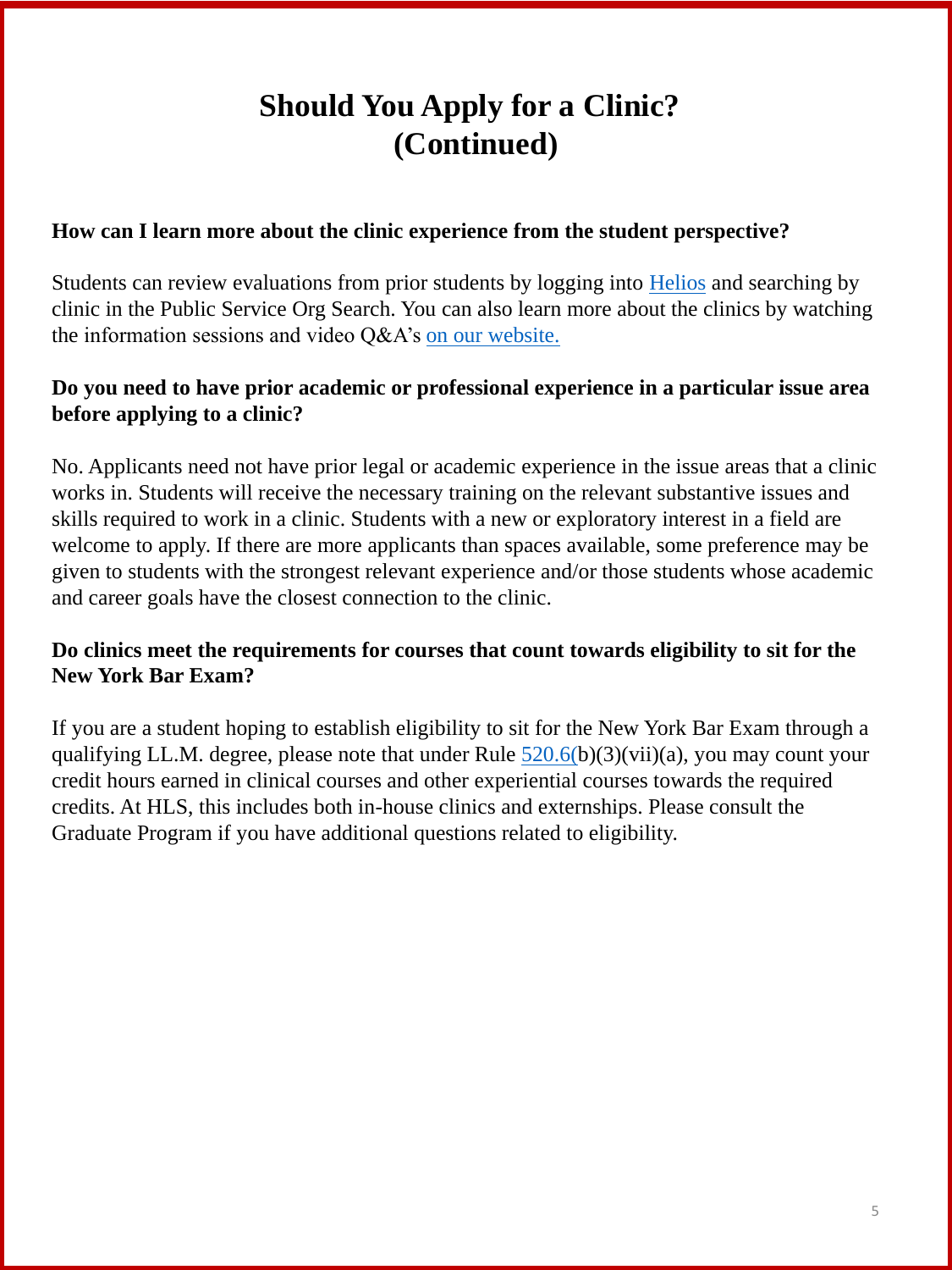### *Timeline of Clinical Registration Dates*

| Helios:<br>Opens July 21                                                 |                                                                         | <u>Umnuar reprodución</u><br>August 13, 2021 |                                                          | <b>DUGINU</b> UUDUUNUU |                                                           |  |  |
|--------------------------------------------------------------------------|-------------------------------------------------------------------------|----------------------------------------------|----------------------------------------------------------|------------------------|-----------------------------------------------------------|--|--|
| Winter 2022<br><b>Clinical Drop</b><br>Deadline:<br>November<br>12, 2021 | Spring 2022<br><b>Clinical Drop</b><br>Deadline:<br>December 3,<br>2021 |                                              | Winter 2022<br>Semester<br>Ends:<br>January 21,<br>2022  |                        | Spring 2022<br>Semester<br>Ends: April<br>22, 2022        |  |  |
|                                                                          |                                                                         |                                              |                                                          |                        |                                                           |  |  |
|                                                                          | <b>Fall 2021</b><br>Semester<br>Ends:<br>December 3,<br>2021            |                                              | Winter 2022<br>Semester<br>Begins:<br>January 4,<br>2022 |                        | Spring 2022<br>Semester<br>Begins:<br>January 24,<br>2022 |  |  |

LL.M. students apply to participate in most HLS in-house clinics by completing the online clinical application due on **August 9, 2021 by 9:00AM (EST).** 



# **How Do You Apply?**

**The Online Clinical Application will go live on the OCP website on July 23, 2021**

**Please note that there are two in-house clinics that have a different process for enrollment:**

**Institute to End Mass Incarceration Clinic – [Fall 2021](https://hls.harvard.edu/academics/curriculum/catalog/default.aspx?o=77851)**

This clinic has an early application deadline of July 16, 2021. Interested students should submit a cover letter, a resume, a writing sample, and a list of up to three references combined into a single PDF. Please send applications to [mbay@law.harvard.edu](mailto:mbay@law.harvard.edu).

**Transactional Law Clinics (TLC) – [Fall 2021 a](https://hls.harvard.edu/academics/curriculum/catalog/default.aspx?o=77761)nd [Spring 2022](https://hls.harvard.edu/academics/curriculum/catalog/default.aspx?o=77762)**

LL.M. students must preference TLC during Phase 2 of Helios Course Preferencing.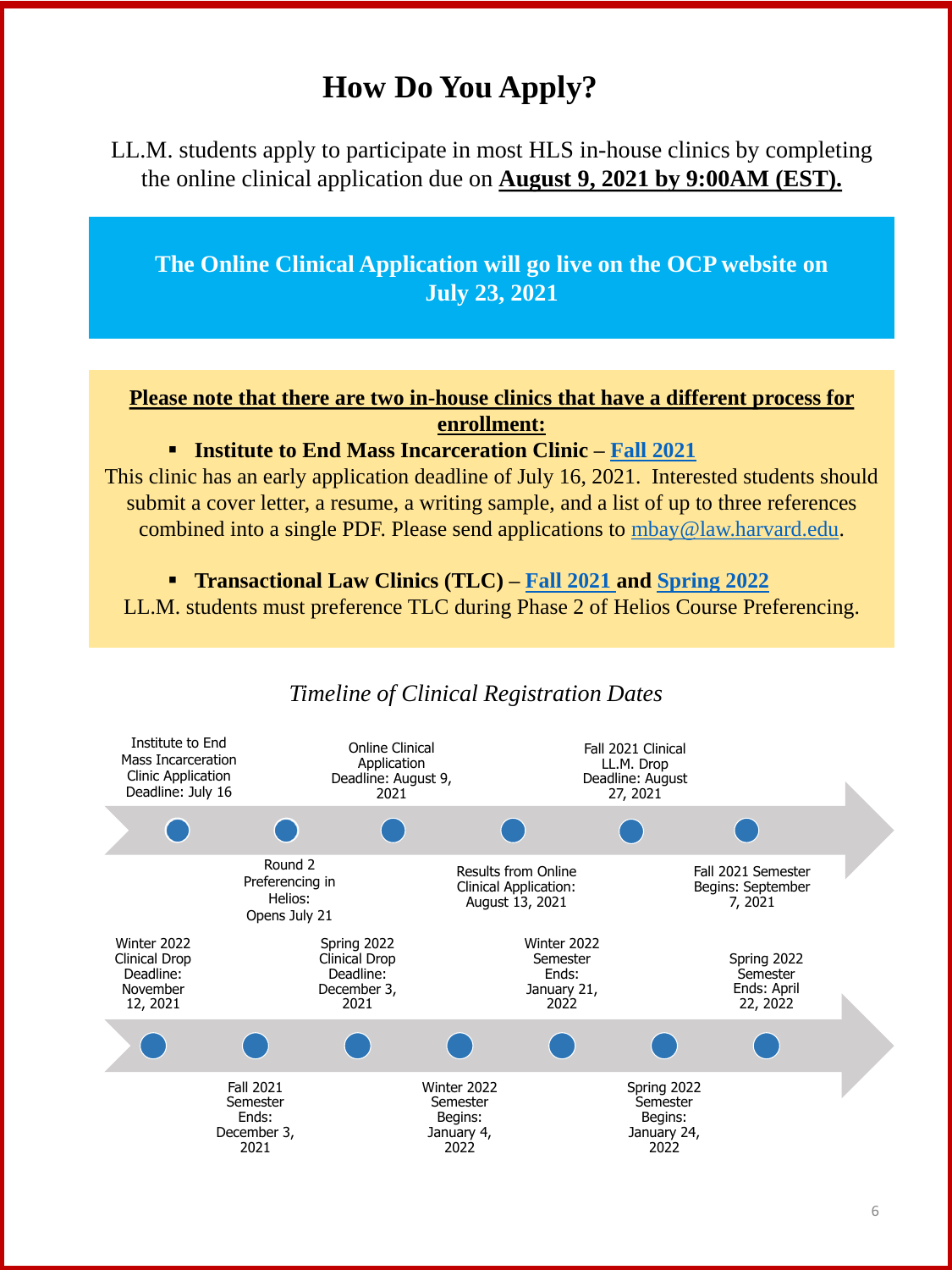# **In-House Clinics**

## **Apply with the Online Clinic Application – Due by August 9**

| <b>Clinic</b>                                        | <b>Type</b> | <b>Offered</b>                | <b>Minimum Credits</b><br><b>Required</b><br><b>Including Course</b><br><b>Component)</b> | <b>Application</b><br><b>Deadline</b> |
|------------------------------------------------------|-------------|-------------------------------|-------------------------------------------------------------------------------------------|---------------------------------------|
| <b>Animal Law &amp; Policy Clinic</b>                | In-House    | <b>Fall or Spring</b>         | 5                                                                                         | August 9                              |
| <b>Crimmigration Clinic</b>                          | In-House    | <b>Fall or Spring</b>         | 5                                                                                         | August 9                              |
| <b>Cyberlaw Clinic</b>                               | In-House    | <b>Fall or Spring</b>         | 5                                                                                         | August 9                              |
| <b>Domestic Violence and Family Law Clinic (LSC)</b> | In-House    | <b>Fall or Spring</b>         | 5                                                                                         | August 9                              |
| <b>Education Law Clinic</b>                          | In-House    | <b>Fall or Spring</b>         | 5                                                                                         | August 9                              |
| <b>Election Law Clinic</b>                           | In-House    | <b>Fall or Spring</b>         | 4                                                                                         | August 9                              |
| <b>Emmett Environmental Law &amp; Policy Clinic</b>  | In-House    | <b>Fall, Winter or Spring</b> | 5                                                                                         | August 9                              |
| <b>Federal Tax Clinic (LSC)</b>                      | In-House    | <b>Fall or Spring</b>         | 5                                                                                         | August 9                              |
| <b>Food Law &amp; Policy Clinic</b>                  | In-House    | <b>Fall or Spring</b>         | 5                                                                                         | August 9                              |
| <b>Harvard Dispute Systems Design Clinic</b>         | In-House    | <b>Fall or Spring</b>         | 5                                                                                         | August 9                              |
| <b>Harvard Immigration &amp; Refugee Clinic</b>      | In-House    | <b>Fall or Spring</b>         | 5                                                                                         | August 9                              |
| <b>Health Law &amp; Policy Clinic</b>                | In-House    | <b>Fall or Spring</b>         | 5                                                                                         | August 9                              |
| <b>Housing Law Clinic (LSC)</b>                      | In-House    | <b>Fall or Spring</b>         | 5                                                                                         | August 9                              |
| <b>International Human Rights Clinic</b>             | In-House    | <b>Fall or Spring</b>         | 5                                                                                         | August 9                              |

| <b>LGBTQ+ Advocacy Clinic (LSC)</b>                                                      | In-House | <b>Fall or Spring</b> | 5              | August 9 |
|------------------------------------------------------------------------------------------|----------|-----------------------|----------------|----------|
| <b>Litigating in the Family Courts: Domestic Violence</b><br>and Family Law Clinic (LSC) | In-House | <b>Fall or Spring</b> | 5              | August 9 |
| <b>Mediation Clinic</b>                                                                  | In-House | <b>Spring</b>         | $\overline{2}$ | August 9 |
| <b>Predatory Lending &amp; Consumer Protection Clinic</b><br>(LSC)                       | In-House | <b>Fall or Spring</b> | 5              | August 9 |
| <b>Religious Freedom Clinic</b>                                                          | In-House | <b>Fall or Spring</b> | 5              | August 9 |
| <b>Veterans Law &amp; Disability Benefits Clinic (LSC)</b>                               | In-House | <b>Fall or Spring</b> | 4              | August 9 |

\* Students on non-F-1 visas or U.S citizens should reach out to the Office of Clinical and Pro Bono Programs regarding possible eligibility to participate in externship clinics.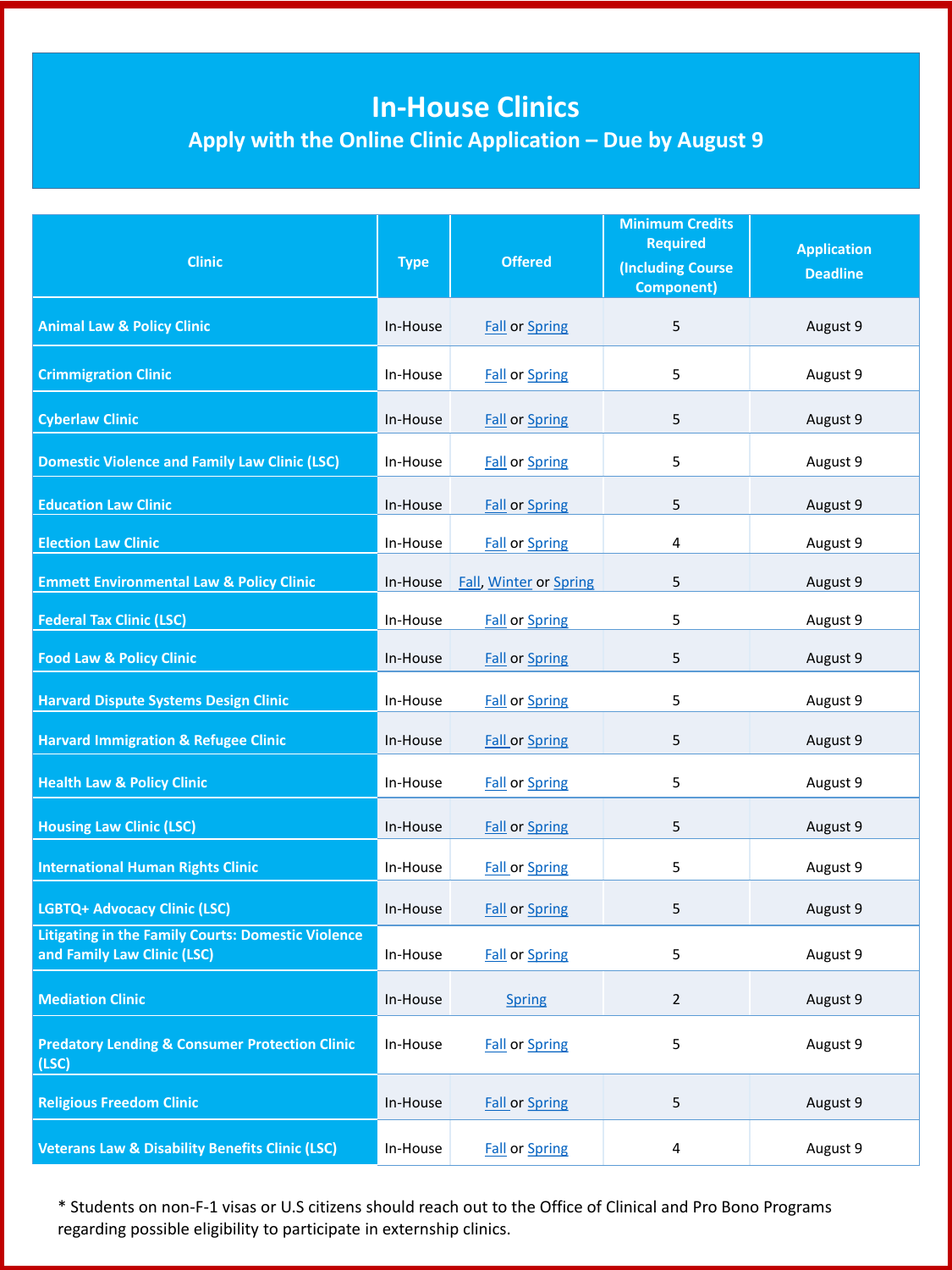### **Most clinics require a minimum commitment of 5 credits in a single semester.**

Students should think carefully about applying for a clinic and how the credits will fit into their overall plan for the year. Clinics require a significant commitment of both time and credits.

### **Clinical credits are flexible.**

The number of clinical credits a student enrolls in translates directly to the number of hours per week they will be engaging in clinical work. Clinics set a range of allowable credits, and then students choose an initial number of credits to sign up for. Students can then increase or decrease that number once the semester is under way.

For more information about clinical credit requirements, please visit our website: <http://hls.harvard.edu/dept/clinical/clinical-credits>

### **Clinics have an add/drop period.**

Just like for most courses, when a student enrolls in a clinic, there is a period over which they have the flexibility to then drop the clinic without penalty. Once the clinic's drop deadline passes, students are no longer permitted to drop.

### **Clinics have early drop deadlines.**

Clinic drop deadlines occur before non-clinical course drop deadlines. Students who drop a clinic after the drop deadline will receive a "Withdrawal" notation on their transcript.

#### **Clinic waitlists move a lot – especially for the spring semester.**

When you are waitlisted for a clinic, you have the entire add/drop period to potentially receive a waitlist offer. As students who enrolled in clinics decide to drop, seats in clinics open up, and offers to enroll are sent to the students on the waitlist.

# **Clinical Quick Facts**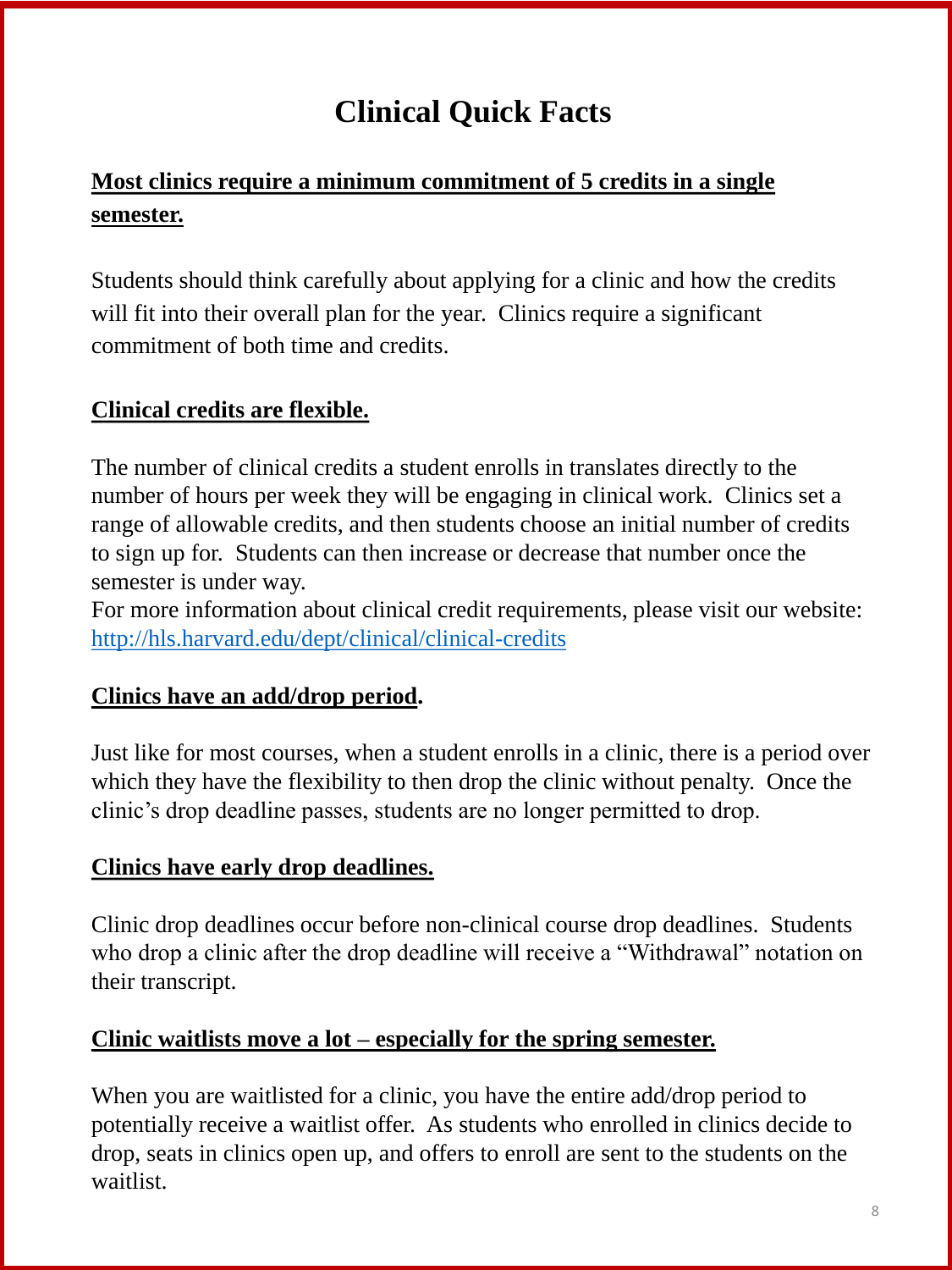# **Independent Clinical Program**

The [Independent Clinical Program](https://hls.harvard.edu/dept/clinical/clinics/independent-clinical-work-program/) is designed for those eligible students who are interested in a specialized area of the law or field of practice that is not currently offered in HLS's existing clinical curriculum. Students must take the initiative to develop an independent project and write an academic paper on a related topic. Independent Clinicals are not part of the General Clinic Application.

LL.M. students on F-1 visas are eligible to participate in independent clinicals outside of the U.S.. LL.M. students on J-1 visas should confer with their sponsors about eligibility. All other students should confer with OCP and the Harvard International Office (if applicable) about eligibility.

To initiate the Independent Clinical process, students must meet with Sheryl Dickey (or if she is not available, either Elizabeth Solar or Jill Crockett) in the Office of Clinical and Pro Bono Programs (OCP) to discuss their ideas about placement settings, supervising attorneys, and faculty sponsors, as well as the details of the work they will be proposing.

### Deadline for Independent Clinical Applications: October 29, 2021 for the Winter 2022 Term

Please contact Sheryl Dickey ([sdickey@law.harvard.edu](mailto:sdickey@law.harvard.edu)) if you would be interested in discussing this option.

Students may create independent clinical projects with legal services, public interest and other nonprofit organizations, criminal defense agencies, governmental agencies or the judiciary. Projects may include direct client services as well as broad-based advocacy, but must involve legal work supervised by a licensed attorney. An application must be approved by OCP in order to be eligible for clinical credits.

An independent clinical application must include both a specific project proposal with a specific organization as well as a paper topic for a 15 page paper that the student will write under the supervision of a faculty sponsor who can be an HLS faculty member

#### or a Lecturer on Law in the Clinical program.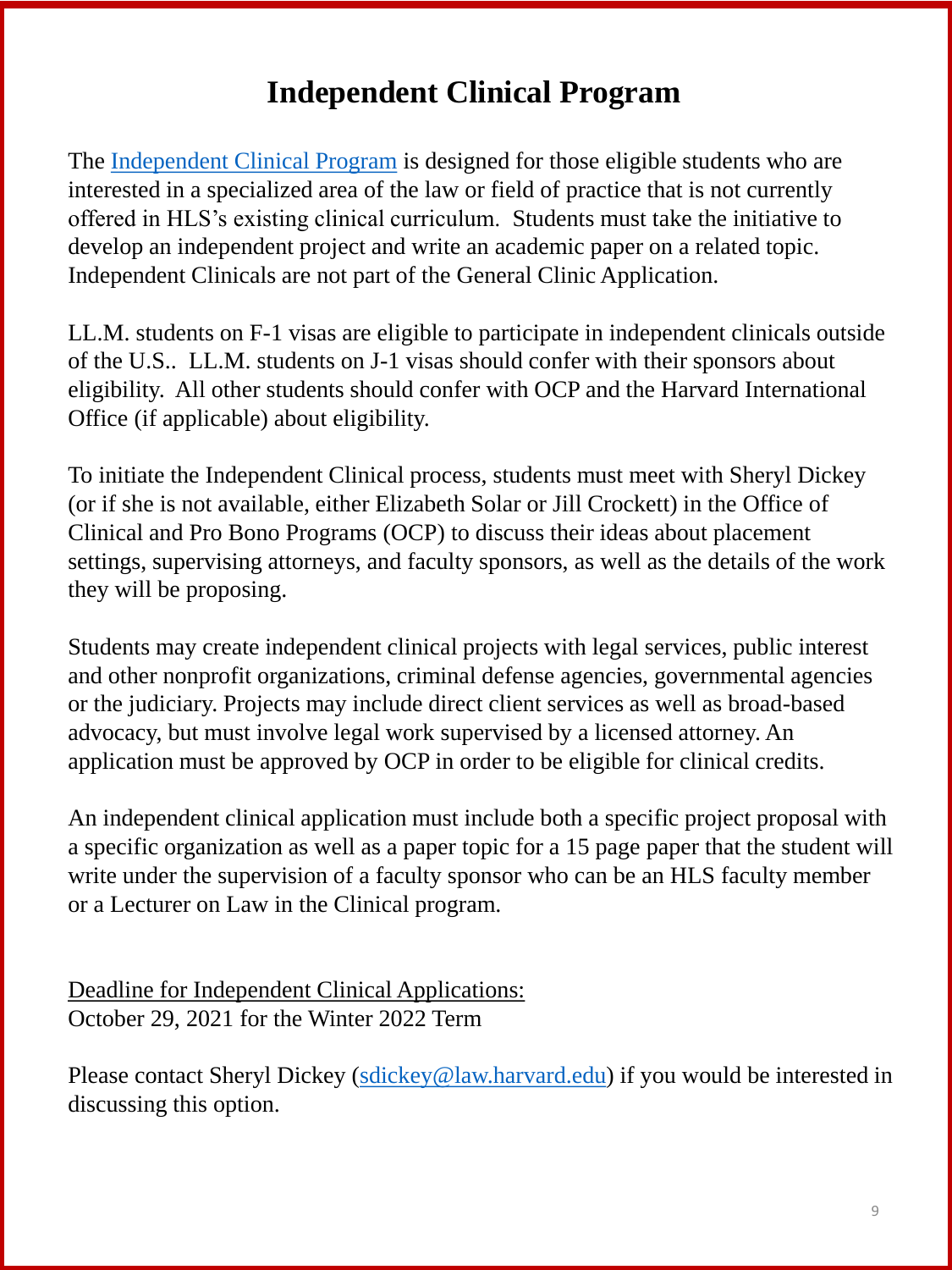In addition to our clinical programs, you can engage in pro bono work through the Student Practice Organizations (SPOs) at Harvard Law School. A list of the SPOs with links to their websites can be found below. The SPOs are student-run entities with HLS supervising attorneys and staff to assist and guide students. If you are interested in joining an SPO, you can learn more about each SPO (including their projects, the required time commitments, and their application processes) starting in September. You do not need to register for these opportunities because they are not offered for academic credit.

#### [Harvard Defenders](http://clinics.law.harvard.edu/defenders/)

Students represent low-income defendants in criminal show-cause hearings.

#### [Harvard Immigration Project](https://clinics.law.harvard.edu/hip/)

Students gain hands-on experience in immigration law through direct representation of clients in deportation proceedings, providing immigration services for clients seeking adjustment of status, family derivative claims, and other follow up services.

#### [Harvard Law Entrepreneurship Project \(HLEP\)](http://hlep.org/)

Students provide legal research and analysis to student entrepreneurs at Harvard and MIT.

#### [Harvard Mediation Program \(HMP\)](http://clinics.law.harvard.edu/hmp/)

Students provide mediation services in landlord/tenant, small claims, and other cases.

#### [Harvard Mississippi Delta Project](https://clinics.law.harvard.edu/deltaproject/)

Students engage in a broad range of projects in the Mississippi Delta, including legal assistance and policy analysis related to public health, education, food law, access to financial services, and building local leadership.

#### **[Harvard Negotiators](https://clinics.law.harvard.edu/negotiators/)**

Students develop skills in negotiation and dispute resolution by conducting research on negotiation theory, training outside organizations in negotiation skills, and participating in competitions and simulations.

#### [Harvard Prison Legal Assistance Project \(PLAP\)](http://www.law.harvard.edu/academics/clinical/plap/index.html)

Students represent inmates in Massachusetts state prisons in disciplinary hearings and parole board hearings.

#### [HLS Advocates for Human Rights](https://clinics.law.harvard.edu/advocates/)

Students engage in human rights advocacy including representing the interests of victims of human rights violations.

#### [Project No One Leaves \(PNOL\)](https://orgs.law.harvard.edu/nol/)

Students help former owners and tenants stay in their homes after foreclosure.

#### [Recording Artists Project \(RAP\)](http://www.recordingartistsproject.com/)

Students offer pro bono counsel to underserved area musicians seeking assistance with a range of legal matters.

#### [Tenant Advocacy Project \(TAP\)](http://clinics.law.harvard.edu/tap/)

Students provide assistance to low- and moderate-income tenants facing eviction or who have been denied admission to public housing.

Students engage in these opportunities because they would like to serve the community and they are interested in getting some practical experience. Those students who are also seeking pro bono opportunities to fulfill the New York State Bar pro bono requirement, as set out in [Rule 520.16,](http://www.nycourts.gov/attorneys/probono/baradmissionreqs.shtml) should note that some - but not necessarily all - of the work done by the SPOs may qualify for the New York Bar Pro Bono Requirement. LL.M. students should review the requirements of the NY Pro Bono Requirement carefully to determine if the specific pro bono work that they are engaged in with an SPO meets the requirements of Rule 520.16.

# **HLS Student Practice Organizations**  (Not-for-Credit Pro Bono Opportunities)